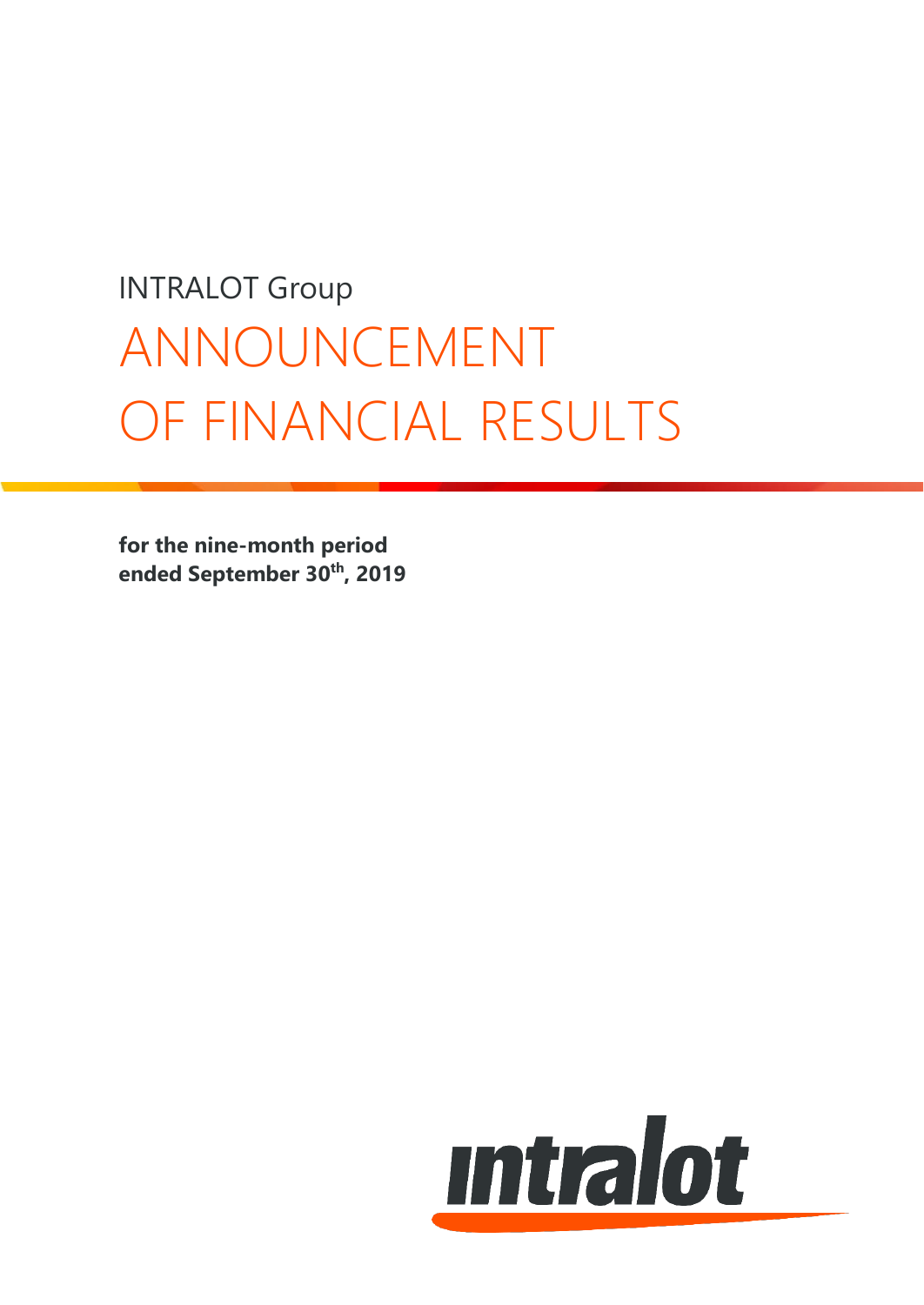# **Intralot**

# **"INTRALOT delivers on initiatives to mitigate contract losses and boost liquidity"**

November 29<sup>th</sup>, 2019

**INTRALOT SA** (RIC: **INLr.AT**, Bloomberg: **INLOT GA**), an international gaming solutions and operations leader, announces its financial results for the nine-month period ended September  $30<sup>th</sup>$ , 2019, prepared in accordance with IFRS.

# **OVERVIEW**

- Group Revenue at €555.6m in 9M19 (-6.9% y-o-y).
- EBITDA in the nine-month period at €78.8m (-19.7% y-o-y), while Adjusted EBITDA remained almost steady at  $€85.9m (-0.3\% y-o-y).$
- Revenue and EBITDA contraction of -0.2% and -10.5% y-o-y respectively on a constant currency basis.
- EBITDA margins on sales/ GGR at 14.2% (-2.2pps) and 24.8% (-5.0pps), respectively.
- $\triangleright$  EBT at  $\epsilon$ -2.3m (EBT margin: -0.4%).
- > NIATMI (Net Income After Tax and Minority Interest) from continuing operations developing to €-37.1m.
- > Operating Cash Flow at €74.7m in 9M19, increased by €14.4m compared to last year.
- > Net Debt lower by €18.4m vs. June 30<sup>th</sup>, 2019 at €634.0m.
- > On September 18<sup>th</sup>, 2019, INTRALOT Group notified that the transfer of all its shares in Hellenic Lotteries S.A. to OPAP had been completed, for the price of €20.0m.
- > In October 2019, INTRALOT S.A. announced that its subsidiary Intralot Italian Investments B.V. signed a share purchase agreement with the Italian company "Gamma Bidco S.r.I." for the sale of its stake in Gamenet (6.0m shares or 20% of its share capital) for the amount of €78.0m.
- > In November 2019, Intralot Inc. secured a new Sports Betting contract with the Lottery of New Hampshire.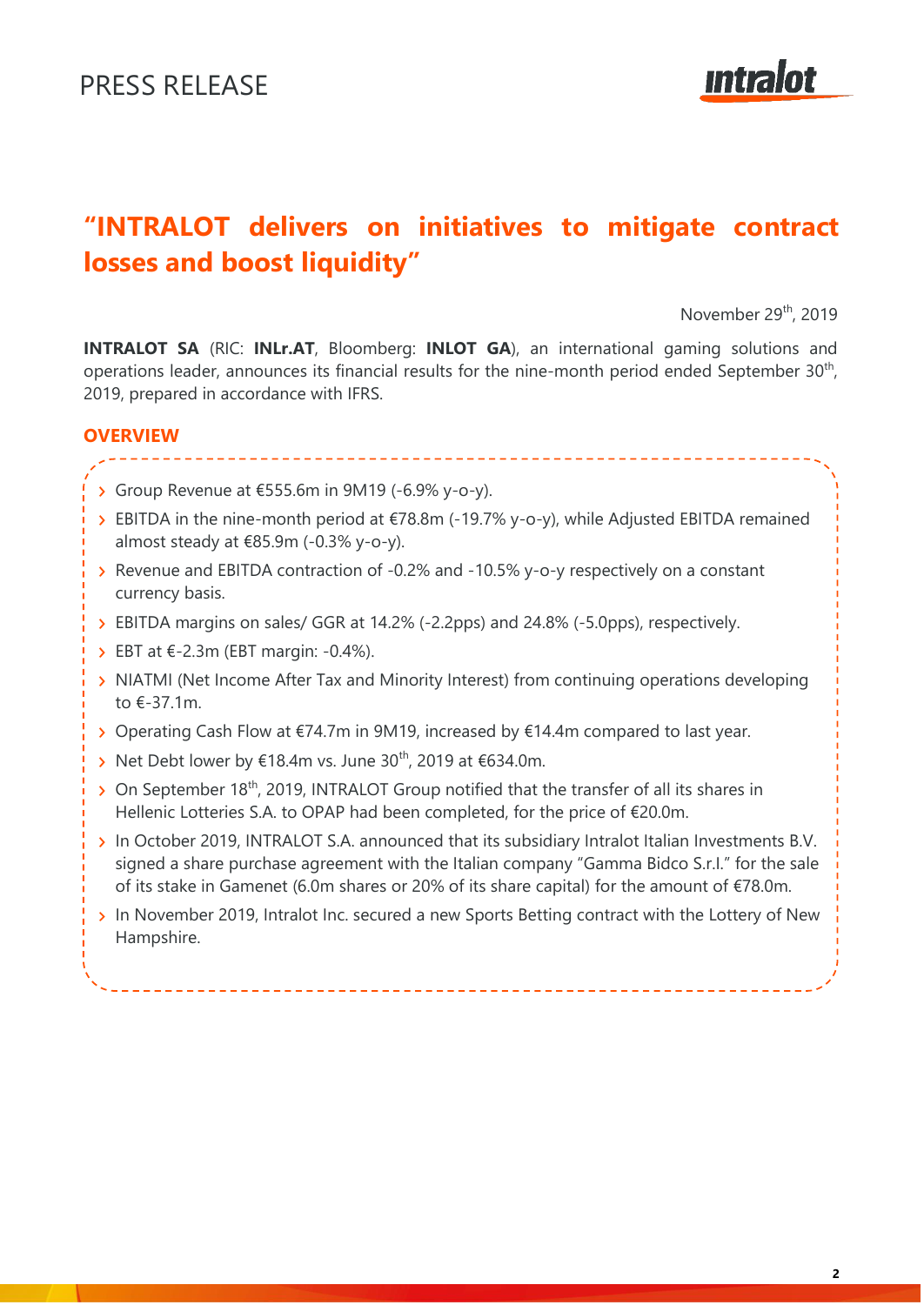# **9M19 INFOGRAPHIC**



**3**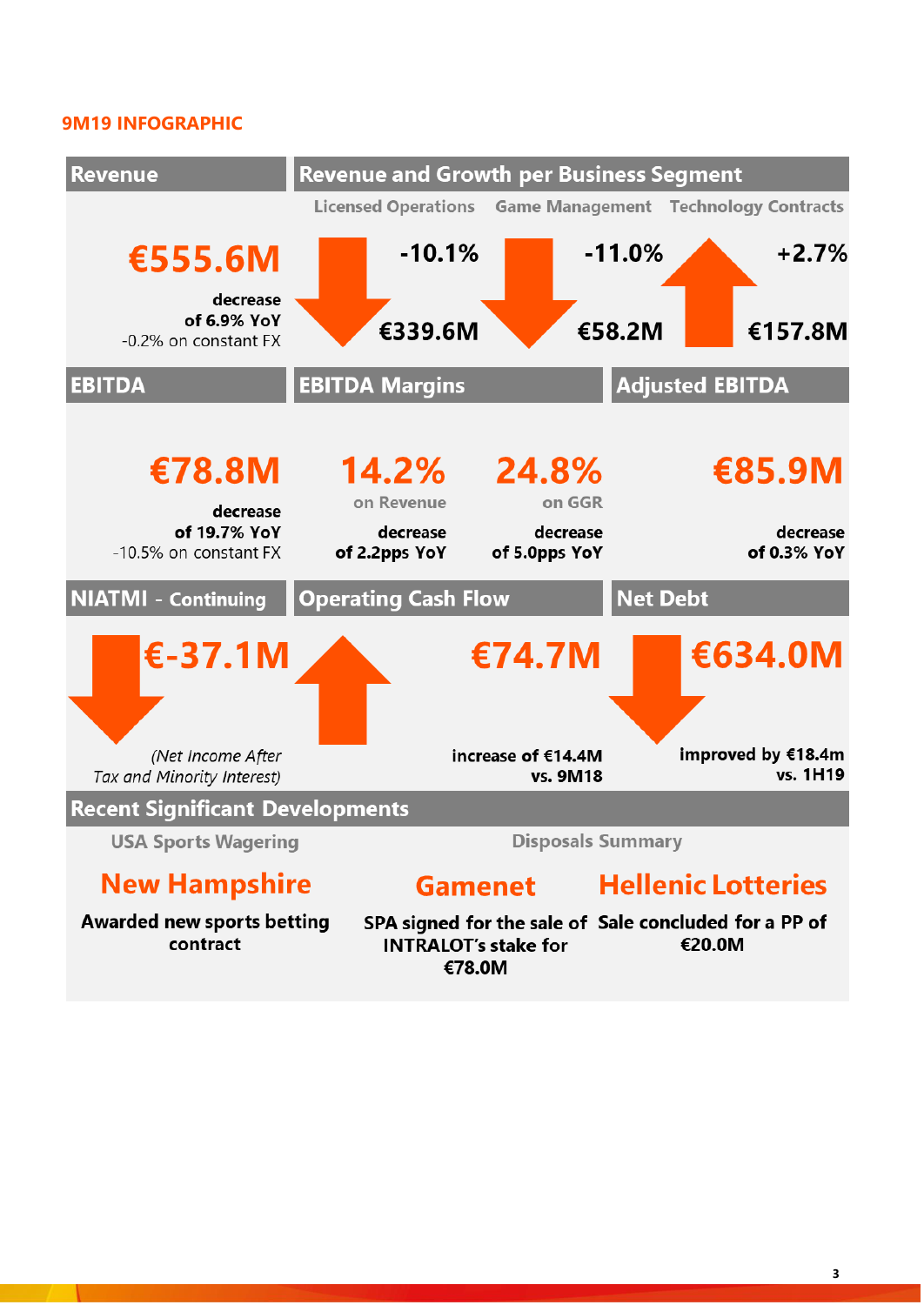# **Group Headline Figures**

| (in $\notin$ million)                               | <b>9M19</b> | <b>9M18</b> | %<br>Change              | <b>3Q19</b>              | <b>3Q18</b>              | %<br>Change              | <b>LTM</b>               |
|-----------------------------------------------------|-------------|-------------|--------------------------|--------------------------|--------------------------|--------------------------|--------------------------|
| Revenue (Turnover)                                  | 555.6       | 596.7       | $-6.9%$                  | 177.5                    | 187.6                    | $-5.4%$                  | 743.2                    |
| <b>GGR</b>                                          | 318.0       | 328.9       | $-3.3%$                  | 99.8                     | 102.6                    | $-2.7%$                  | 424.1                    |
| <b>EBITDA</b>                                       | 78.8        | 98.1        | $-19.7%$                 | 20.1                     | 28.3                     | $-29.0%$                 | 98.4                     |
| EBITDA Margin (% on<br>Revenue)                     | 14.2%       | 16.4%       | $-2.2$ pps               | 11.3%                    | 15.1%                    | $-3.8$ pps               | 13.2%                    |
| EBITDA Margin (% on<br>GGR)                         | 24.8%       | 29.8%       | $-5.0$ pps               | 20.1%                    | 27.6%                    | $-7.5$ pps               | 23.2%                    |
| Adjusted EBITDA <sup>1</sup>                        | 85.9        | 86.2        | $-0.3%$                  | 25.5                     | 24.7                     | 3.2%                     | 107.6                    |
| <b>EBT</b>                                          | $-2.3$      | 30.7        |                          | $-4.3$                   | 7.4                      |                          | $-32.6$                  |
| EBT Margin (%)                                      | $-0.4%$     | 5.1%        | $-5.5$ pps               | $-2.4%$                  | 3.9%                     | $-6.4$ pps               | $-4.4%$                  |
| <b>NIATMI</b> from                                  |             |             |                          |                          |                          |                          |                          |
| continuing                                          | $-37.1$     | $-13.3$     |                          | $-9.8$                   | $-9.2$                   |                          | $-79.9$                  |
| operations                                          |             |             |                          |                          |                          |                          |                          |
| NIATMI from total<br>operations                     | $-31.8$     | $-11.0$     |                          | $-9.8$                   | $-7.9$                   |                          | $-46.5$                  |
| <b>Total Assets</b>                                 | 893.3       | 929.3       | $\overline{\phantom{a}}$ | $\overline{\phantom{a}}$ | $\overline{\phantom{0}}$ | $\overline{\phantom{a}}$ | $\overline{\phantom{a}}$ |
| Gross Debt                                          | 767.7       | 749.8       |                          |                          |                          |                          |                          |
| Net Debt                                            | 634.0       | 598.5       | $\overline{\phantom{a}}$ | $\overline{\phantom{a}}$ | $\overline{\phantom{0}}$ | $\overline{\phantom{a}}$ | $\overline{\phantom{a}}$ |
| <b>Operating Cash Flow</b><br>from total operations | 74.7        | 60.3        | 23.9%                    | 25.7                     | 23.6                     |                          | 103.0                    |

# **INTRALOT Group Chairman & CEO Sokratis P. Kokkalis noted:**

"In 3Q2019 we continued progress on our strategy to mitigate the impact of contract losses by means of our three-prong strategy of cost-reductions, winning new business, and the disposal of non-core assets. We are particularly satisfied about the award of a new US Sports Betting contract for the Lottery of New Hampshire which is an important step for our growth strategy in the US, and the successful sale of our stake in the Italian Sports Betting operator Gamenet for a total consideration of €78.0m, that will offer a strong boost to our cash position and a reduction of our net debt in the FY2019 results."

<sup>&</sup>lt;sup>1</sup> Calculated as Proportionate EBITDA of fully consolidated entities including EBITDA from equity investments in Italy, Peru, Greece, and Taiwan. Hellenic Lotteries proportionate EBITDA has been included up to the disposal of the investment on August 28<sup>th</sup>, 2019 (proforma calculation).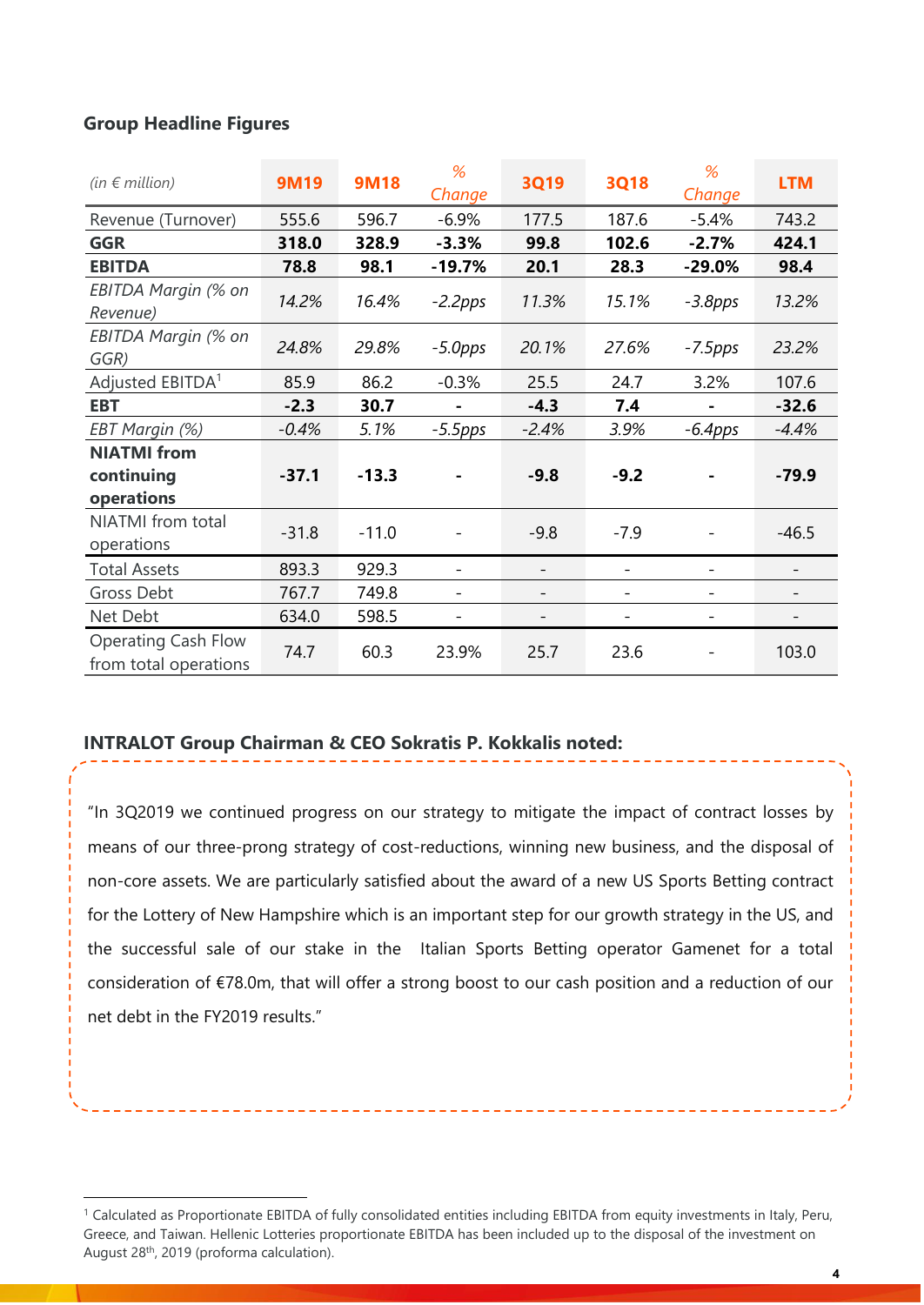# **OVERVIEW OF RESULTS**

#### **WAGERS HANDLED**

During the nine-month period ended September 30<sup>th</sup>, 2019, INTRALOT systems handled €13.9b of worldwide wagers (from continuing operations<sup>2</sup>), posting an 18.5% y-oy increase. North America's wagers increased by 54.8% (driven by Illinois contract launch), Africa's by 14.1%, West Europe's by 5.5% (driven mainly by Sports Betting in the Netherlands), Asia's by 3.6% (mainly due to Taiwan) and East Europe's by +0.6%, while South America's wagers remained steady compared to 9M18 (+0.0%), as Chile's and Peru's performance fully offset ARS currency impact.

#### **REVENUE<sup>3</sup>**

Reported consolidated revenue posted a decrease compared to 9M18, leading to total revenue for the nine-month period ended September 30<sup>th</sup>, 2019, of €555.6m (-6.9%).

- **E** Sports Betting was the largest contributor to our top line, comprising 44.1% of our revenue, followed by Lottery Games contributing 42.9% to Group turnover. Technology contracts accounted for 6.1% and VLTs represented 4.3% of Group turnover while Racing constituted the 2.6% of total revenue of 9M19.
- Reported consolidated revenue for the nine-month period is lower by  $\epsilon$ 41.1m year over year. The main factors that drove top line performance per Business Activity are:
	- €-38.0m (-10.1%) from our **Licensed Operations (B2C)** activity line, with the decrease attributed mainly to lower revenue in:
		- **Bulgaria** (€-22.1m), driven mainly by Sports Betting performance as a result of a conservative payout strategy; Numerical and Racing performance on par with last year, and
		- **Argentina** with lower recorded revenue, in Euro terms, by €-18.4m. In local currency, 9M19 results posted a c.+19.9% year over year increase, heavily affected though by the application of the hyper-inflationary economy reporting standard<sup>4</sup>, which also affected the FX currency translation (110.9% Euro appreciation versus a year ago). Overall, the macro environment in Argentina drives the sale deficit.



<sup>&</sup>lt;sup>2</sup> Discontinued operations and contracts ended within the current period are excluded from the analysis.

<sup>&</sup>lt;sup>3</sup> Variance from 9M18 reported figures in line with IFRS 15 treatment for revenue recognition.

<sup>4</sup> Argentina 2019 figures have been restated based on IAS 29 (Financial Reporting in Hyperinflationary Economies) as to reflect current purchasing power. LY figures have not been restated based on IAS 21 (The Effects of Changes in Foreign Exchange Rates). For further information, you may refer to the Interim Financial Report for the period ended 30 September 2019.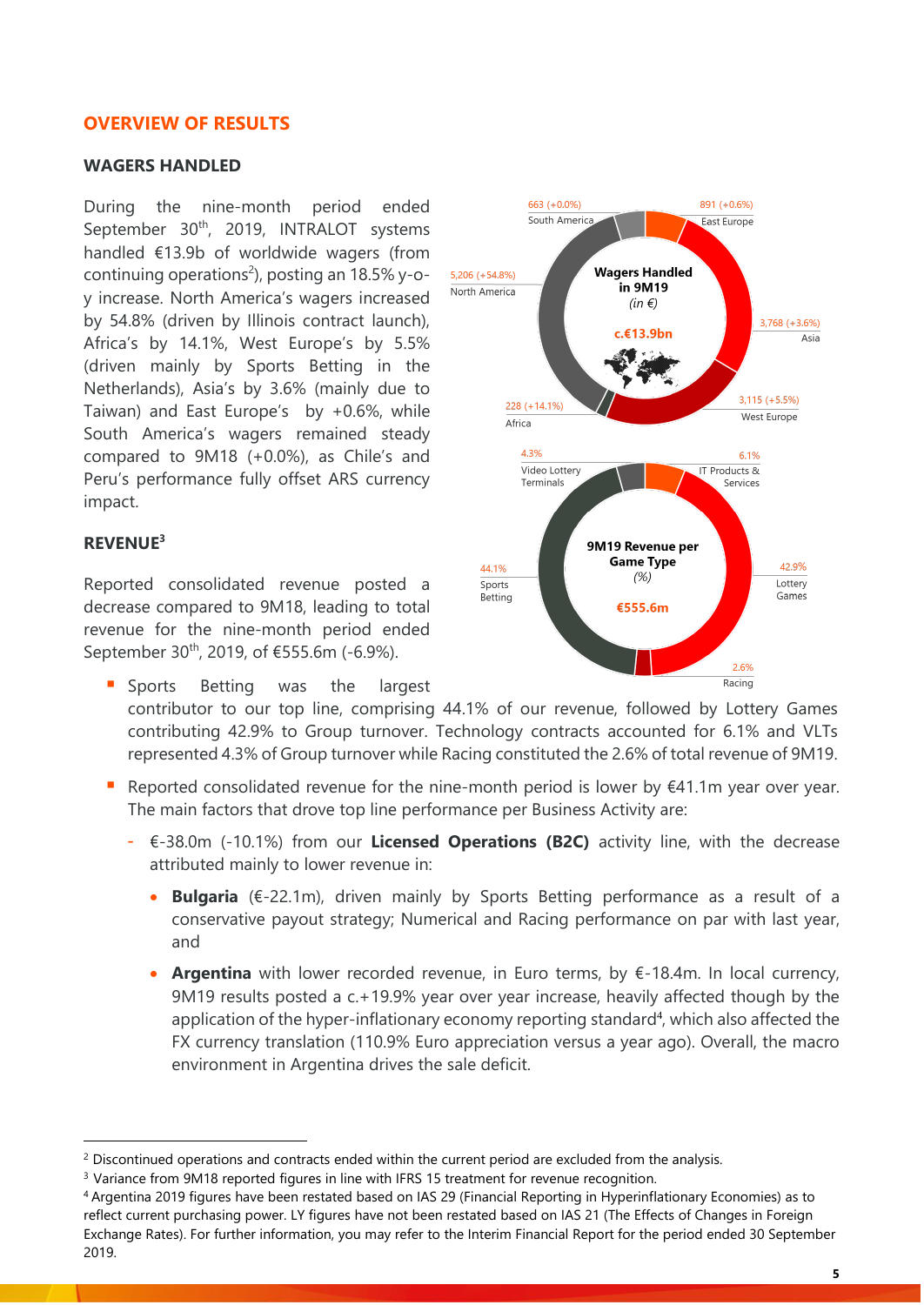- €-7.2m (-11.0%) from our **Management (B2B/ B2G)** contracts activity line with the variance driven by:
	- the deficit, in Euro terms, from our **Turkish** operations (€-3.8m) is mainly driven by the devaluation of the local currency (15.1% Euro appreciation versus a year ago – in YTD average terms), as revenue in local currency grew by +5.1%. Revenue growth in local currency has been negatively impacted by Inteltek's contract discontinuation post August 2019, as well as by a decline in Bilyoner's market share and revised commercial terms, following the transition to the new Sports Betting era in Turkey (nonetheless Bilyoner's growth in local currency is up by +23.1% vs. 39.9% in 1H19). In September 2019, the new Sports Betting market dynamics have resulted in the market to more than triple yo-y, with the online segment representing more than 80.0% of the total market
	- **Morocco's** (€-2.1m or c.-10.3% yo-y) performance mainly impacted



by the decreased Numerical sales, following the discontinuation of the contract with one of the two lotteries (SGLN), in part mitigated by Sports Betting revenue increase and the top line boost through the successful introduction of virtual football, and

**States** 

Licensed Operations Pillar, 9M19

- our discontinued contract in **Russia** (€-1.3m).
- €+4.1m (+2.7%) from our **Technology and Support Services (B2B/ B2G)** activity line, with the increase attributed mainly to:
	- our **US** operations' increased revenue (€+19.3m) mainly driven by the contribution of our new contract in Illinois (mid-February launch), an equipment sale in Arkansas (3Q19), and by a Powerball jackpot occurrence in 1Q19, fully absorbing the impact of the discontinued operations in South Carolina and Ohio cooperative services program (CSP), as well as last year's one-off equipment sale in Massachusetts (2Q18). Performance has also been boosted by a favorable USD movement (5.9% Euro depreciation versus a year ago — in YTD average terms),
	- **Netherlands'** top line (€+2.7m), driven by improved Sports Betting performance, and
	- **Chile's** better performance (€+0.9m), largely as a result of a significant Lotto jackpot in 1Q19.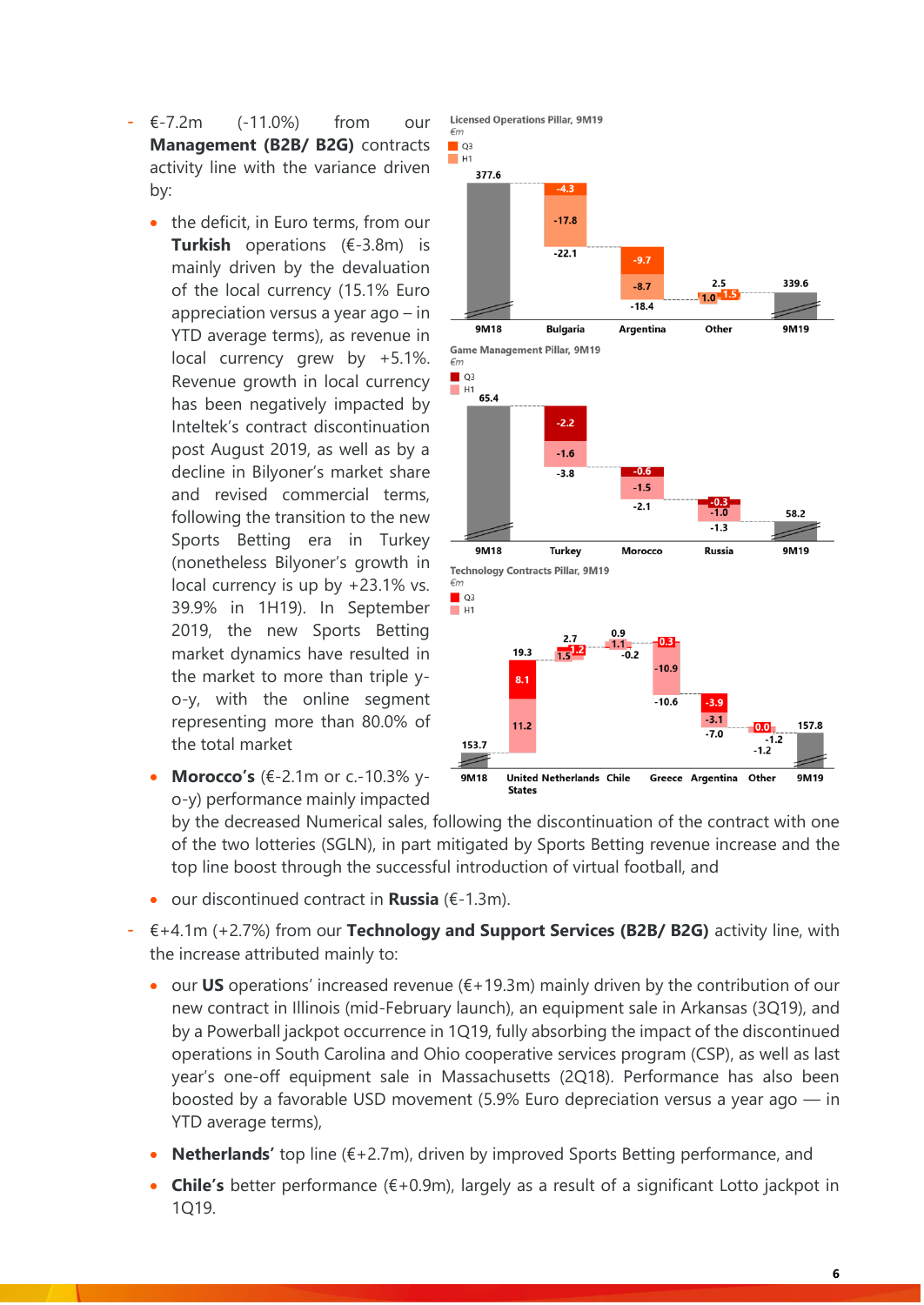Partially offset by:

- lower sales in **Greece** (€-10.6m), primarily driven by the transition to the new OPAP contract, after July '18, that has a smaller contract value due to its limited scope (vs. the previous contract), specifically in the field of numerical games. The impact was partially offset by higher equipment sales
- **Argentina's** lower recorded sales in Euro terms (€-7.0m). In local currency, 9M19 results posted a c.+27.8% year over year increase, heavily affected though by the application of the hyper-inflationary economy reporting standard<sup>5</sup>, which also affected the FX currency translation, as described previously. The macro environment in Argentina is the key driver for this deficit.
- On a quarterly basis, revenue decreased by 5.4% compared to 3Q18, leading to total revenue for the three-month period started in July  $1<sup>st</sup>$ , 2019 and ended in September 30<sup>th</sup>, 2019, of €177.5m. Decreased revenue for the quarter (€-10.1m) is primarily the result of Argentina's negatively FX impacted revenue, the lower Sports Betting performance in Bulgaria (as a result of the revised conservative payout strategy) and the lower revenue generated in Turkey, driven mainly by Inteltek's project discontinuation, despite US top line increased sales (Illinois start driven) and Netherland's improved sports betting performance.
- **Constant currency basis**: In 9M19, revenue net of the negative FX impact of €40.1m reached €595.6m (-0.2% y-o-y), while 3Q19 revenue, net of the negative FX impact of €12.1m, reached €189.6m (+1.0% y-o-y).

**Gross Gaming Revenue & Payout, 9M19** 

# **GROSS GAMING REVENUE & Payout**

- **Gross Gaming Revenue (GGR)** from continuing operations decreased by 3.3% (€-10.9m to €318.0m) year over year driven by:
	- the drop in the non-payout related GGR (€-3.8m vs. 9M18), following mainly the top line contribution of our Management and Technology contracts, and
	- the decrease in our payout related GGR (-6.6% y-o-y or €-7.1m), following the lower top line performance of our licensed operations (-10.0% y-o-y on wagers<sup>6</sup>) being



significantly offset by the decreased YTD average Payout. 9M19 Average Payout Ratio<sup>7</sup> was

<sup>5</sup> Argentina 2019 figures have been restated based on IAS 29 (Financial Reporting in Hyperinflationary Economies) as to reflect current purchasing power. LY figures have not been restated based on IAS 21 (The Effects of Changes in Foreign Exchange Rates). For further information, you may refer to the Interim Financial Report for the period ended 30 September 2019.

<sup>6</sup> Licensed Operations Revenue include also a small portion of non-Payout related revenue, i.e. value-added services, which totaled €2.0m and €2.7m for 9M19 and 9M18 respectively, and €0.5m and €0.9m for 3Q19 and 3Q18 respectively.

 $7$  Payout ratio calculation excludes the IFRS 15 impact for payments to customers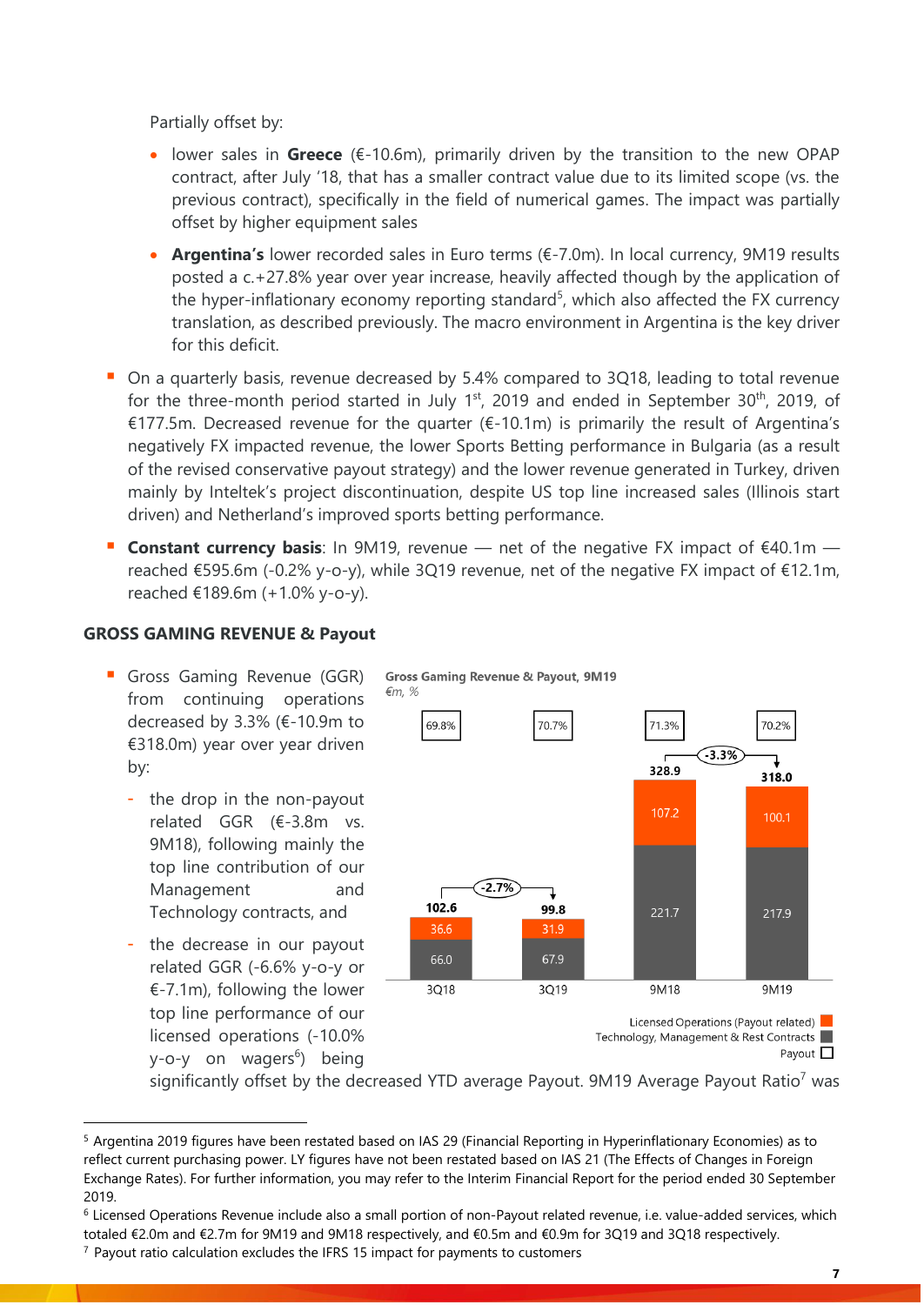down by 1.1pps vs. LY (70.2% vs. 71.3%) primarily due to Bulgaria's and Argentina's weighted contribution (payout and wagers driven for both countries), in part offset by Malta's weighted contribution (payout driven).

- In 3Q19, GGR from continuing operations decreased by -2.7% (or  $\epsilon$ -2.8m y-o-y) driven by:
	- the decrease in our payout related GGR (-12.9% or  $\epsilon$ -4.7m), following the lower top line performance of our licensed operations (-9.9% y-o-y on wagers<sup>6</sup>), coupled with the increased average payout ratio. In 3Q19, Average Payout Ratio was up by 0.9pps vs. 3Q18 (70.7% vs. 69.8%), primarily due to Bulgaria's and Malta's weighted contribution (both payout driven), while in part offset by Argentina's weighted contribution (payout and wagers driven).
	- while, non-payout related GGR increased by  $+2.9\%$  (or  $\epsilon$ +1.9m) vs. a year ago, reaching €67.9m, deriving mainly from the increase in our US operations
- **Constant currency basis**: In 9M19, GGR —net of the negative FX impact of €24.7m— reached €342.7m (+4.2% y-o-y), while 3Q19 GGR —net of the negative FX impact of €5.7m— reached €105.5m (+2.8% y-o-y).

# **EBITDA & EBITDA MARGINS<sup>8</sup>**

- **EBITDA**, from continuing operations, developed to €78.8m in 9M19, posting a decrease of 19.7% (€-19.3m) compared to the 9M18 results. 9M19 Organic performance<sup>9</sup>, boosted by the Illinois contract start in mid-February, Netherland's improved performance, and a Chilean Jackpot, did not manage to absorb OPAP's new contract scope, our Turkish operations performance (Inteltek contract discontinuation post August 2019, and Bilyoner's increased expenses for the transition to new sports betting market), and one of Morocco's projects' discontinuation, FY18 minimum state guarantee settlement and Russia's contract discontinuation. EBITDA was further deteriorated by the adverse FX movement across key markets (mainly Turkey, and Argentina), only partially offset by the favorable USD movement.
- The main drivers for the decrease in 9M19 EBITDA, besides the 9M19 GGR decrease, are:
	- the worse **OPEX** margin (-5.0% over GGR); primarily driven by the deterioration of the respective B2B/ B2G OPEX margin as a result of the increased selling & administrative expenses in the US (Illinois contract start driven), coupled with Morocco's FY18 minimum state guarantee settlement, the increased marketing expenses following the transition to the new sports betting market in Turkey, as well as increased expenses in relation to the discontinuation of Inteltek's contract,
	- the deterioration in the **Rest of Cost of Sales** margin, excluding payout and depreciation, (- 3.0% over GGR) driven largely by our USA operations (Illinois expenses recorded from the beginning of the year through the project launch date in February 2019), and the smaller scope of the OPAP contract with freed resources allocated towards the successful and efficient delivery of our products under our contracts' pipeline, in part offset by the termination of a leasing contract in the Netherlands,
	- partially offset by the **Taxes & Agent Fees** margin (+2.0% over GGR), driven largely by the improvement in the respective B2C margin following the lower sales and the significantly lower payout ratio in Argentina (a part of the taxes and fees calculated as % on sales), and
	- the improvement in the **Other operating income** which totaled €13.5m compared to €10.9m in 9M18 mainly driven by our US operations.

<sup>8</sup> Analysis in the EBITDA section excludes Depreciation & Amortization.

<sup>&</sup>lt;sup>9</sup> CPI adjusted for Turkey and Argentina (proxy).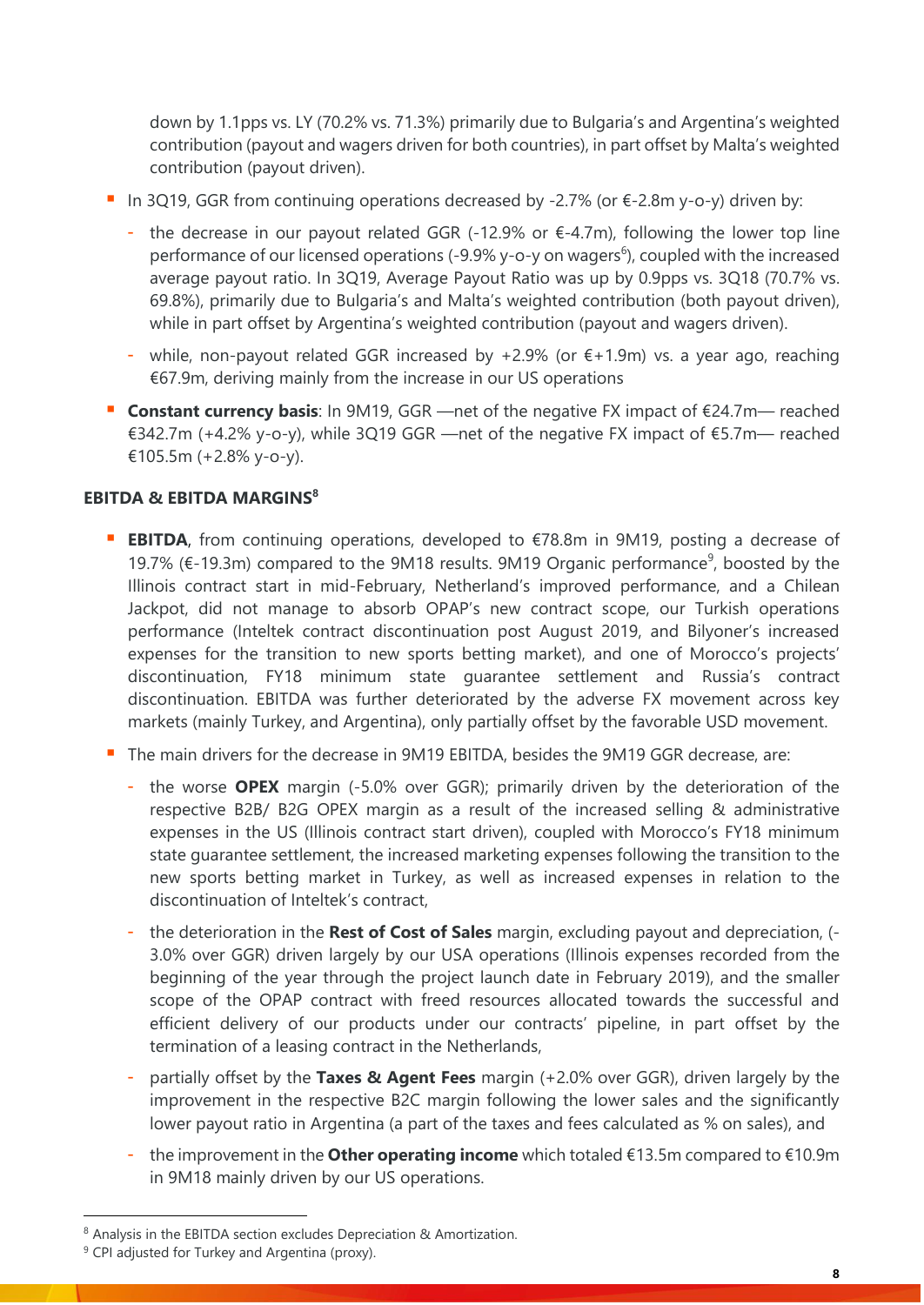



- On a yearly basis, **EBITDA margin** on sales has been mainly impacted by the worsening margins of the B2B/ B2G segment, decreasing to 14.2% compared to 16.4% in 9M18 mainly due to OPAP's new contract scope and the refocus of HQ resources, Morocco's and Turkey's performance, offset in part by the Illinois contract start, and Netherland's improved performance.
- On a quarterly basis, **EBITDA** decreased by €8.2m (vs. a year ago) to €20.1m, mainly due to our Turkish operations (Inteltek contract discontinuation impact, and Bilyoner's increased marketing expenses following the transition to the new sports betting market in Turkey), OPAP new contract scope (new scope is in effect from August 2018), and Argentina (macro environment), in part offset by our US operations performance (driven by Illinois project launch), and the improved performance of our operations in the Netherlands.
- On a quarterly basis, **EBITDA margin on GGR**, deteriorated to 20.1% compared to 27.6% in 3Q18, as a result of the B2B/ B2G segment margin contraction as explained above.
- LTM EBITDA developed to  $€98.4m$ , down by 7.7% vs. 2Q19.
- **Constant currency basis**: In 9M19, EBITDA, net of the negative FX impact of €9.0m, reached €87.8m (-10.5% y-o-y) while 3Q19 EBITDA, net of the negative FX impact of €0.9m reached €21.0m (-25.7% y-o-y).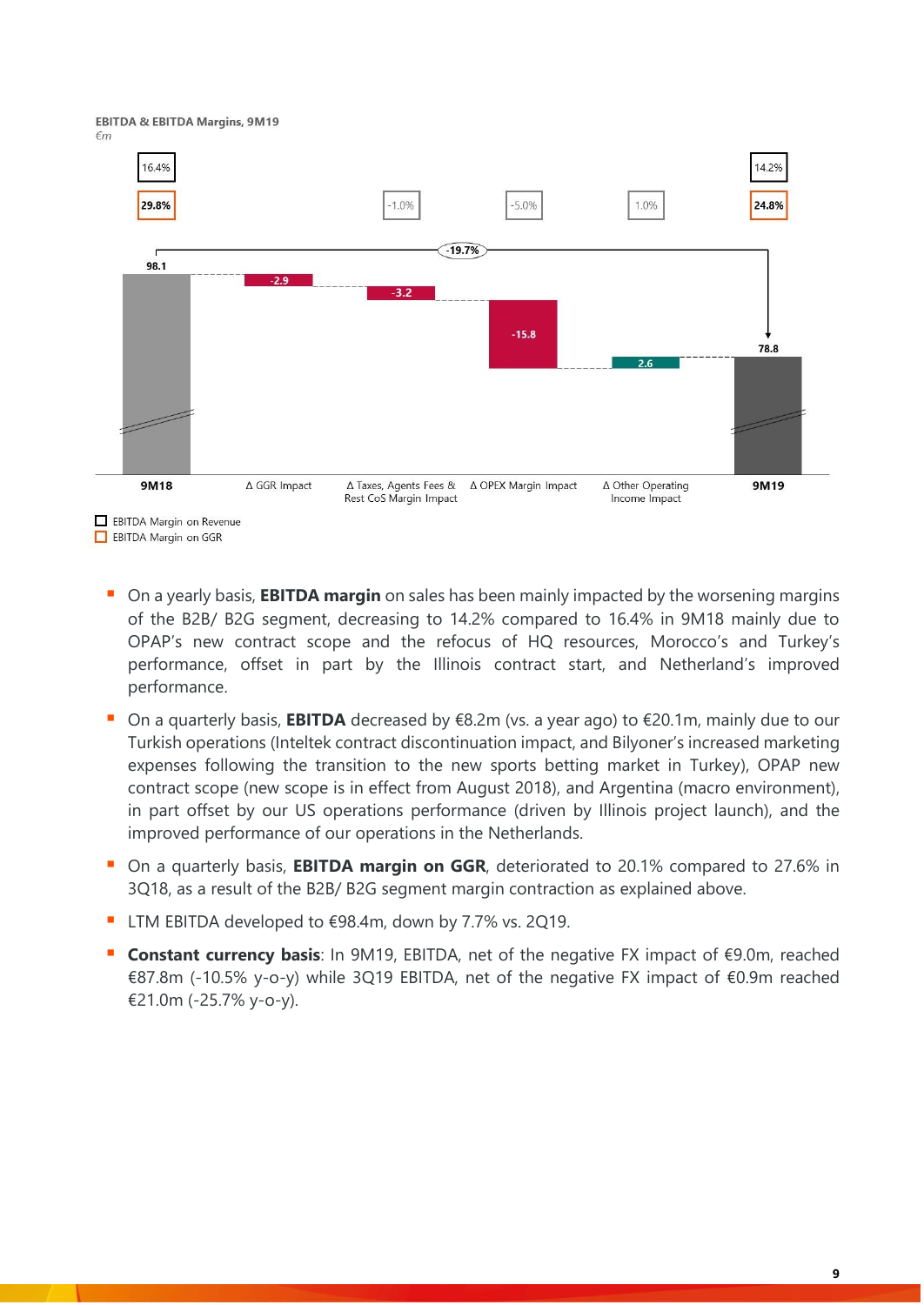# **EBT / NIATMI**

- **EBT** in 9M19 totaled  $\epsilon$ -2.3m compared to  $\epsilon$ +30.7m in 9M18. The EBT deterioration was driven by:
	- the impact of the decreased EBITDA  $(E-19.3m\ y-o-y)$ ,
	- the increased D&A (€-14.6m), due to increased CAPEX during the last two years for the launch of new projects, as well as the IFRS 16 first time application,
	- the worse Net Interest results ( $\epsilon$ -4.7m vs. 9M18), driven mainly by the lower interest income on bank deposits and debtors in 2019 as well as by the increased interest expenses due to the first time application of IFRS 16 (in 2019), as well as the higher interest expenses from US facility,
	- the worse FX results (€-4.4m vs. 9M18, largely driven by the USD movement against other currencies), and
	- the higher impairment of assets for the period  $(E-3.7m \text{ vs. } 9M18$ ; driven by Inteltek's contract discontinuation post August 2019).

With the decrease at EBT level partially counterbalanced by:

- the higher impact from participations and investments  $(E+8.2m)$ ; mainly the positive effect from Hellenic Lotteries investment disposal and the positive impact from bond buybacks occurred in the current period), and
- the share of profit from the equity method consolidation of associates ( $\epsilon$ +5.0m vs. 9M18, driven by Gamenet's improved performance, following Goldbet's acquisition).
- In 3Q19, EBT concluded at  $\epsilon$ -4.3m (3Q18:  $\epsilon$ +7.4m) with the key drivers being:
	- the EBITDA deficit ( $\epsilon$ -8.2m vs. 3Q18), as described above,
	- the higher D&A (impact: €-5.2m mainly following the increased CAPEX outflows and IFRS 16 impact),
	- the worse FX results ( $\epsilon$ -4.5m vs. 3Q18; largely driven by the USD movement against other currencies), and
	- the worse Net Interest results (€-3.4m vs. 3Q18), mainly due to lower interest income on bank deposits and debtors in 3Q19, as well as by the increased interest expenses due to the first time application of IFRS 16, and the higher interest expenses from US facility.

Partially offset by:

- the higher impact from participations and investments  $(E+8.1m)$ ; mainly the positive effect from Hellenic Lotteries investment disposal and the positive impact from bond buybacks occurred in 3Q19) and
- the share of gain from the equity method consolidation of associates ( $\epsilon$ +1.5m vs. 3Q18, mainly from Gamenet's improved performance).
- **Constant currency basis**: In 9M19 EBT, adjusted for the FX impact, reached €0.9m from €20.2m in 9M18, while 3Q19 EBT, adjusted for the FX impact, reached €-5.0m from €1.1m in 3Q18.
- **NIATMI from continuing operations** in 9M19 concluded at  $\epsilon$ -37.1m compared to  $\epsilon$ -13.3m in 9M18. **NIATMI from total operations** in 9M19 amounted to €-31.8m (lower by €20.8m vs. a year ago), partially affected by the impact of the discontinued operations in both periods (€+3.0m vs. 9M18). In 3Q19, **NIATMI from continuing operations** shaped at €-9.8m (3Q18: €-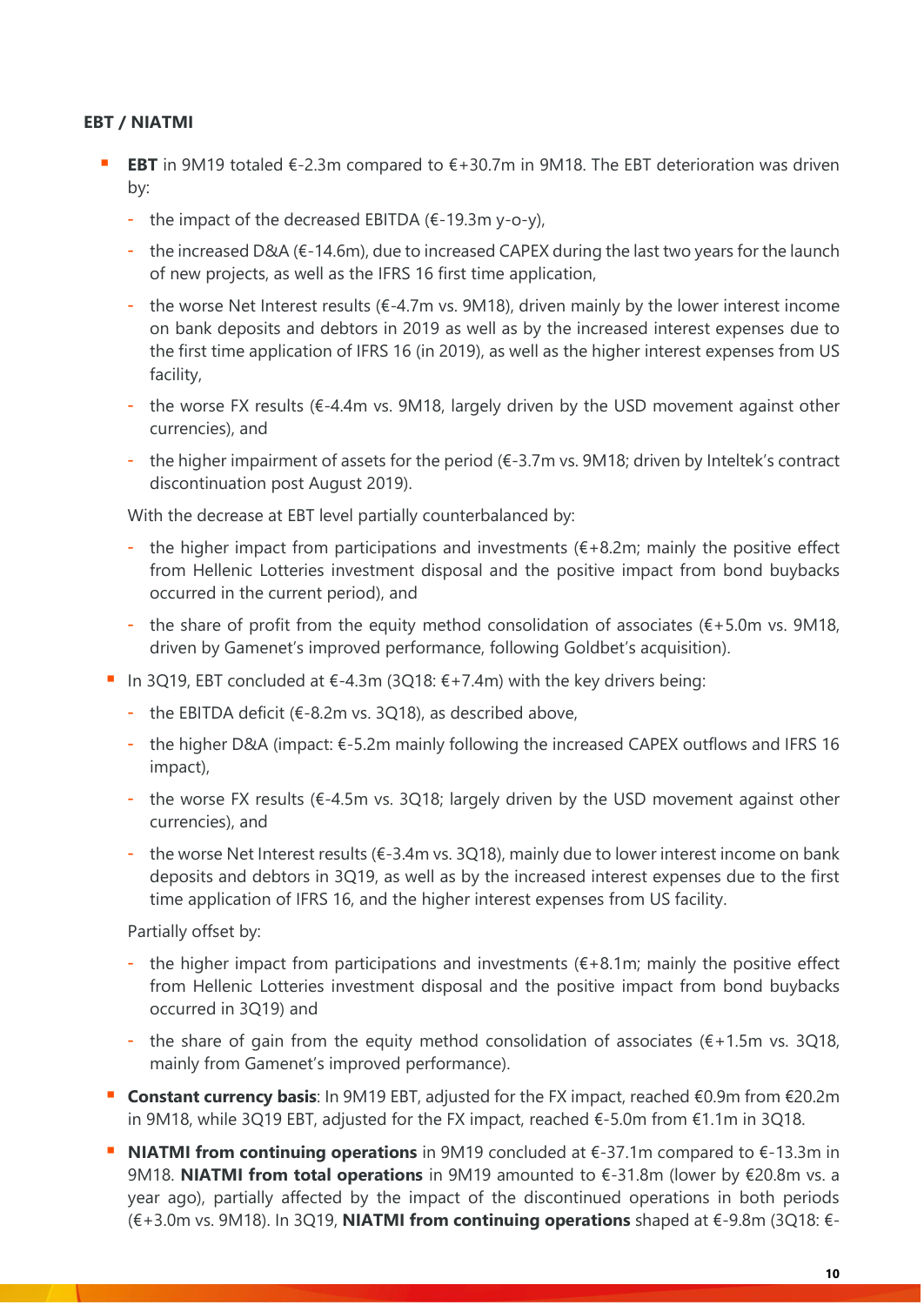9.2m), while **NIATMI from total operations** in 3Q19 shaped also at €-9.8m, deteriorated by €2.0m vs. 3Q18.

**E** Constant currency basis: NIATMI (total operations) in 9M19, on a constant currency basis, reached €-32.0m from €-15.8m in 9M18, while in 3Q19, on a constant currency basis, it reached €-11.1m from €-11.2m in 3Q18.

# **CASH-FLOW**

- **Operating Cash-flow** in 9M19 at €74.7m increased by €14.4m vs. 9M18. Excluding the operating cash-flow contribution of our discontinued operations (Azerbaijan and Poland), the cash-flow from operating activities is higher by €22.2m (on a y-o-y continuing basis; €76.0m vs. €53.8m) and is mainly driven by the favorable working capital movement of  $\epsilon$ +36.2m ( $\epsilon$ +4.1m in 9M19 vs. €-32.1m in 9M18), and the lower tax payments, €+5.0m vs. 9M18 mostly timing variance, partially offset by the lower recorded EBITDA y-o-y (€-19.3m). Improved WC vs. a year ago is largely driven by the impact of the long due interest-bearing liability repayment occurred in 2Q18 (€-13.0m), the lower inventory purchases, the advance payments received for our projects in Canada and Netherlands, and the positive timing variance from withholding tax payments in Bilyoner.
- **Adjusted Free Cash Flow**<sup>10</sup> in 9M19 decreased by €2.4m to €3.9m, compared to €6.3m a year ago. Main contributors to this variance were the lower recorded EBITDA (y-o-y), being in part offset by the lower Maintenance CAPEX needs, the lower tax payments (in part due to timing), the lower dividends paid mainly due to timing & FX impacts (Argentina & Turkey<sup>11</sup>), and higher dividends received from Associates (mainly Peru and Gamenet). 3Q19 Adjusted Free Cash Flow stood at €-12.0m vs. €-5.0m a year ago, as the lower EBITDA performance (y-o-y), coupled with higher Cash Taxes (mainly timing) was partially offset by the reduced Maintenance CAPEX needs.
- **Net CAPEX** in 9M19 was €44.1m compared to €65.0m in 9M18, with 9M19 burdened by US projects' leftover outflows. Headline CAPEX items in 9M19 include €23.9m in the US, mainly towards the Illinois new contract and Ohio, Arkansas, Louisiana and Washington DC Lottery contract renewals, €8.6m towards R&D and €3.9m for Croatia and Morocco new contracts. All other net additions amount to €7.7m for 9M19. Maintenance CAPEX for 9M19 stood at €6.7m, or 15.0% of the overall capital expenditure in 9M19 (€44.3m), (9M18; €16.5m or 25.2%).
- **Net Debt**, as of September 30<sup>th</sup>, 2019, stood at €634.0m, up €18.7m compared to December  $31<sup>st</sup>$  2018, partially impacted by the IFRS 16 adoption from January 1<sup>st,</sup> 2019, which resulted in an additional debt recognition of c.€15.0m, as well as the investments in our US business (€+20.4m towards growth & renewal CAPEX in the US), the extraordinary dividend distribution of Inteltek related to the sale of Azerinteltek, in the amount of  $E+9.6$ m (proforma basis), the inventory purchases payments for new projects  $(E+4.4m)$ , partially counterbalanced by our Net Investments activity (€-28.3m; including Hellenic Lotteries sale at €20.0m), the bonds IFRS treatment ( $\epsilon$ -7.7m), and the benefit from the bond buyback occurred in 9M19 ( $\epsilon$ -2.5m).

<sup>10</sup> Calculated as EBITDA – Maintenance CAPEX – Cash Taxes – Net Cash Finance Charges (excluding refinancing charges – Net Dividends Paid; all finance metrics exclude the impact of discontinued operations.

<sup>&</sup>lt;sup>11</sup> Distributed dividends from Inteltek (Turkey) in the Adjusted Free Cash Flow calculation are on a proforma basis and exclude the impact from the Azerbaijan sale (€9.6m).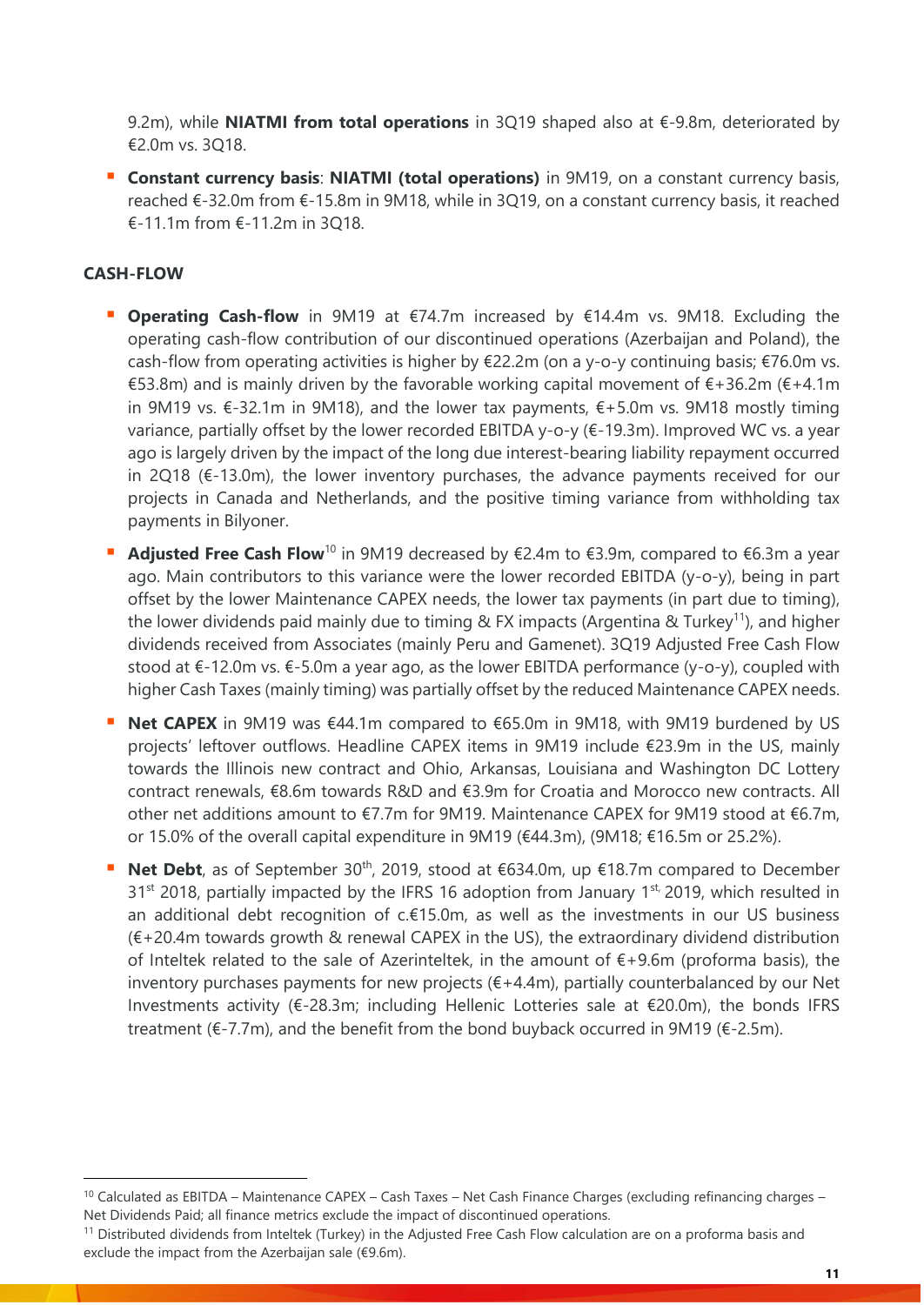

■ The Group proceeded to the repurchase of bonds from the open market with nominal value of €5.0m during 2018, €5.0m during the 3Q19, as well as €16.2m during the 4Q19 and up to the date of approval of the interim financial statements of 30/9/2019, forming the total outstanding balance of the Senior Notes due 2024 (€500.0m, 5.25% - ISIN XS1685702794), at €473.8m. We may proceed to repurchases of our debt again from the open market in the future subject to market conditions.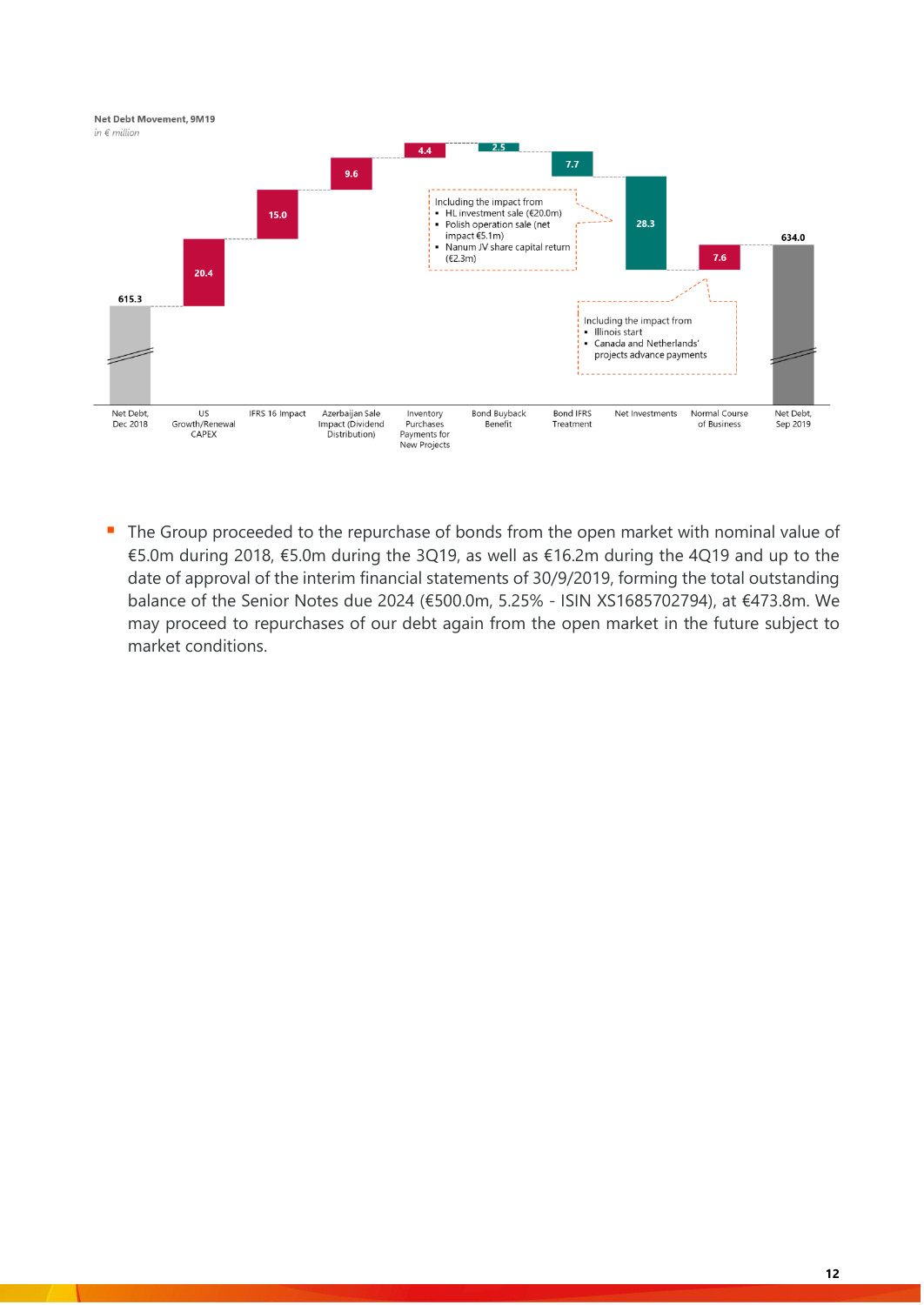# **RECENT/ SIGNIFICANT COMPANY DEVELOPMENTS**

- On September 18<sup>th</sup>, 2019, INTRALOT Group notified that the transfer of all its shares in "Hellenic Lotteries S.A." (i.e. 511,500 shares or 16.5% of the total) to "OPAP Investment Limited" had been completed, for the price of €20.0m.
- On October 23<sup>rd</sup>, 2019, INTRALOT S.A. announced that its subsidiary Intralot Italian Investments B.V. signed a share purchase agreement with the Italian company "Gamma Bidco S.r.I." for the sale of its stake in Gamenet (6.0m shares or 20% of its share capital), for the price of €78.0m, following the fulfillment of contractual terms in the signed Share Purchase Agreement. The transaction is expected to be completed following the necessary approvals to be granted by the relevant competition and regulatory authorities.
- In November 2019, INTRALOT's U.S. subsidiary INTRALOT Inc., signed a contract extension to provide its Sports Betting solutions to the New Hampshire Lottery Commission. INTRALOT will offer sports betting starting in early 2020 at over 1,300 existing lottery retailers in New Hampshire.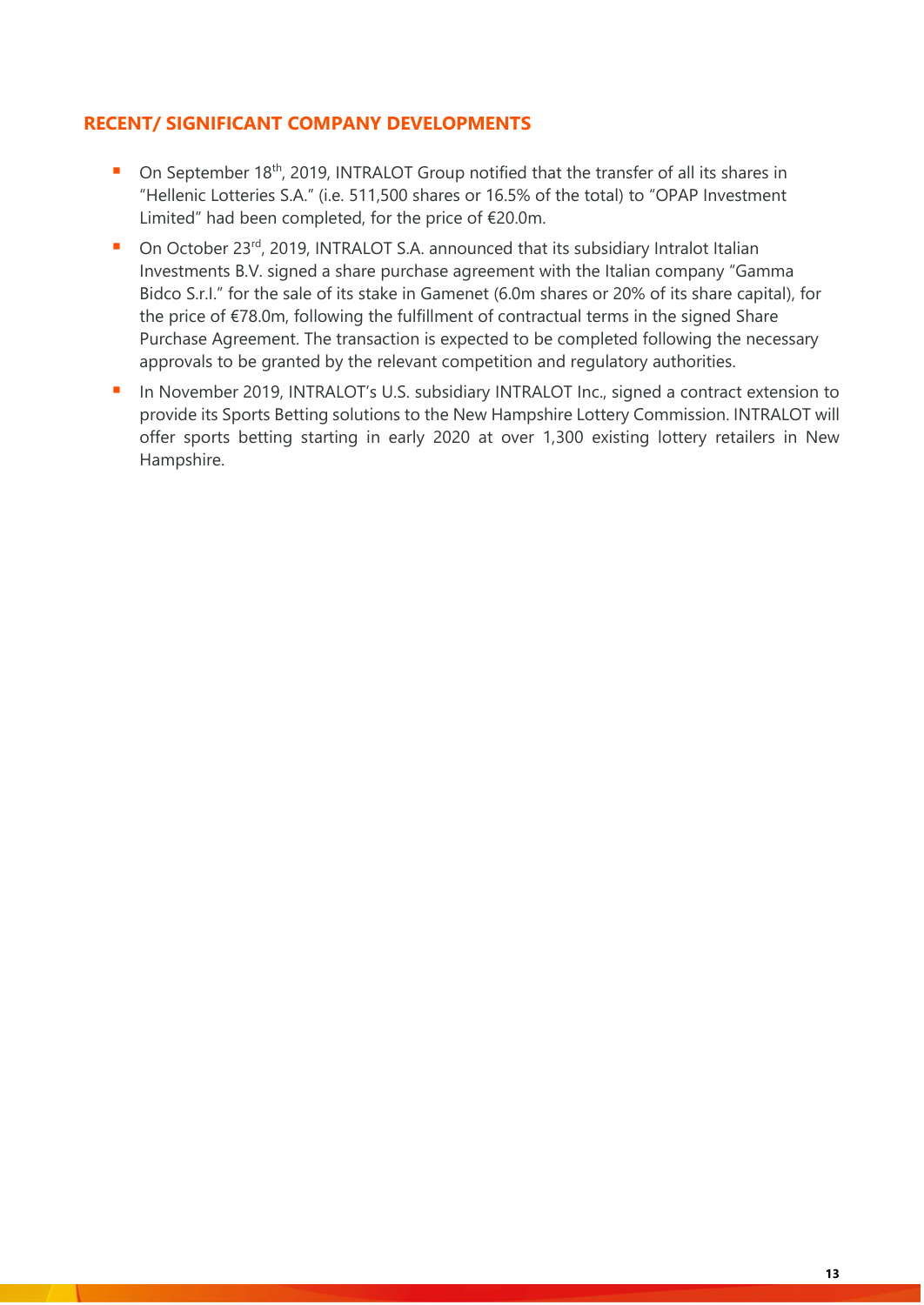# **APPENDIX**

#### **Performance per Business Segment**

*YTD Performance* 





*Quarterly Performance* 





#### **Performance per Geography**

*Revenue Breakdown*

| (in $\epsilon$ million)         | <b>9M19</b> | <b>9M18</b> | %<br>Change              |
|---------------------------------|-------------|-------------|--------------------------|
| Europe                          | 366.7       | 401.3       | $-8.6%$                  |
| Americas                        | 150.4       | 152.4       | $-1.3%$                  |
| Other                           | 74.3        | 80.4        | $-7.6%$                  |
| Eliminations                    | $-35.8$     | $-37.4$     | $\overline{\phantom{a}}$ |
| <b>Total Consolidated Sales</b> | 555.6       | 596.7       | $-6.9%$                  |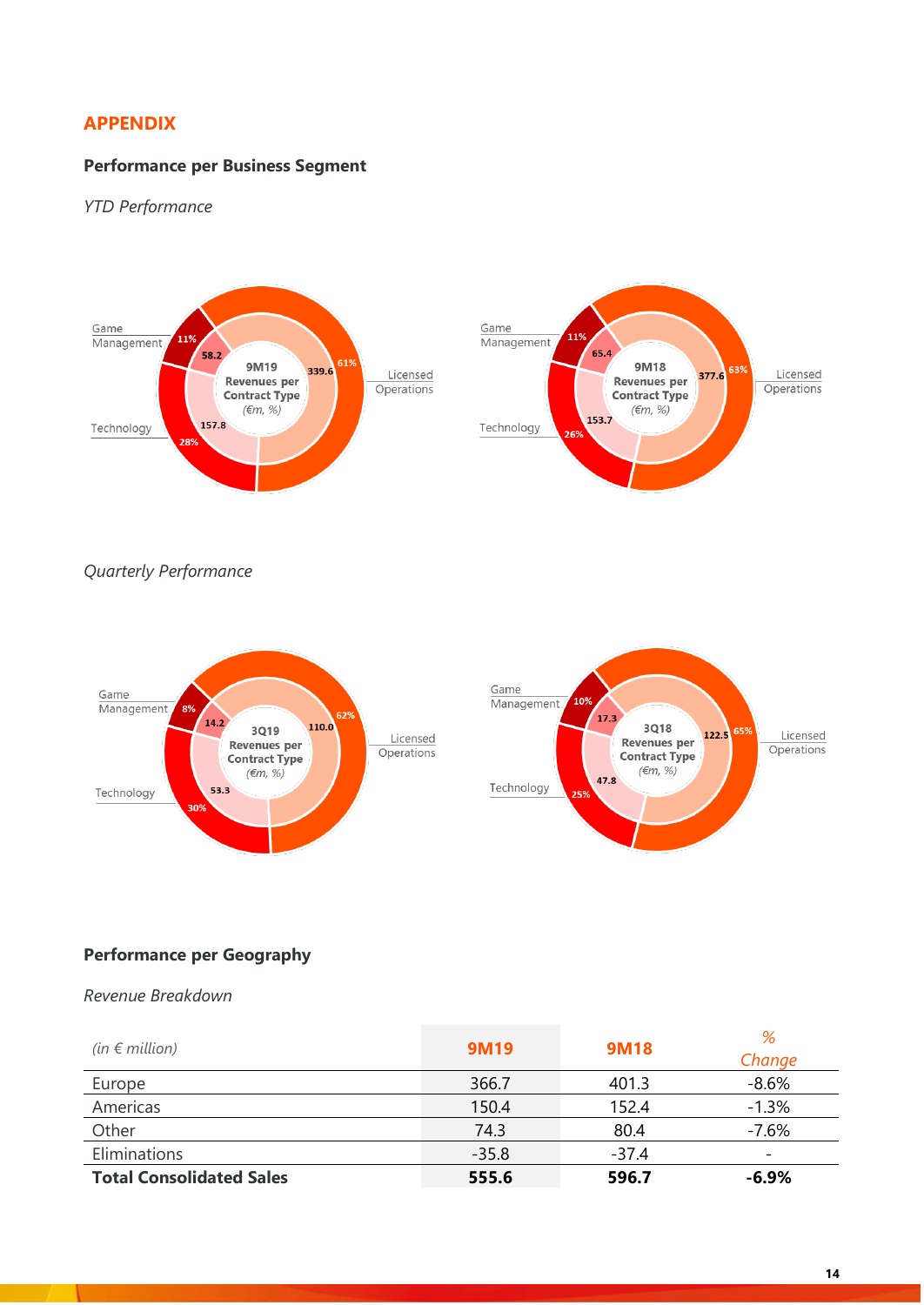# *Gross Profit Breakdown*

| (in $\notin$ million)                  | <b>9M19</b> | <b>9M18</b> | %<br>Change              |
|----------------------------------------|-------------|-------------|--------------------------|
| Europe                                 | 33.2        | 53.7        | $-38.2%$                 |
| Americas                               | 24.2        | 17.5        | 38.3%                    |
| Other                                  | 55.6        | 60.3        | $-7.8%$                  |
| Eliminations                           | $-9.8$      | $-7.3$      | $\overline{\phantom{0}}$ |
| <b>Total Consolidated Gross Profit</b> | 103.2       | 124.2       | $-16.9\%$                |

*Gross Margin Breakdown*

|                                        | <b>9M19</b> | <b>9M18</b> | %<br>Change |
|----------------------------------------|-------------|-------------|-------------|
| Europe                                 | 9.1%        | 13.4%       | $-4.3$ pps  |
| Americas                               | 16.1%       | 11.5%       | $+4.6$ pps  |
| Other                                  | 74.8%       | 75.0%       | $-0.2$ pps  |
| <b>Total Consolidated Gross Margin</b> | 18.6%       | 20.8%       | $-2.2$ pps  |

#### **INTRALOT Parent Company results**

- **Revenue** for the period decreased by 24.6%, to €31.6m. The sales deficit is mainly driven by the transition to the new OPAP contract, after July '18, that has a smaller contract value, due to its limited scope (vs. the previous contract), specifically in the field of numerical games. The impact was partially offset by higher equipment sales.
- **EBITDA** shaped at €-9.9m from €+2.9m in 9M18, due to the impact from the gross profit deficit (impacted largely by the sales mix differentiation, i.e. OPAP contract impact, and the allocation of HQ effort towards the successful and efficient delivery of our products under our contracts' pipeline).
- **Earnings after Taxes** (EAT) at €-28.7m from €-6.3m in 9M18.

| (in $\notin$ million)  | <b>9M19</b> | <b>9M18</b> | %<br>Change              | <b>LTM</b> |
|------------------------|-------------|-------------|--------------------------|------------|
| <b>Revenue</b>         | 31.6        | 41.9        | $-24.6%$                 | 51.5       |
| Gross Profit           | $-3.0$      | 14.0        | $\overline{\phantom{a}}$ | $-4.2$     |
| Other Operating Income | 0.3         | 0.1         |                          | 11.5       |
| <b>OPEX</b>            | $-21.6$     | $-21.3$     | 1.4%                     | $-30.3$    |
| <b>EBITDA</b>          | $-9.9$      | 2.9         | ۰                        | $-5.4$     |
| <b>EAT</b>             | $-28.7$     | $-6.3$      |                          | $-38.5$    |
| CAPEX (paid)           | $-6.7$      | $-13.4$     | $-50.0\%$                | $-5.9$     |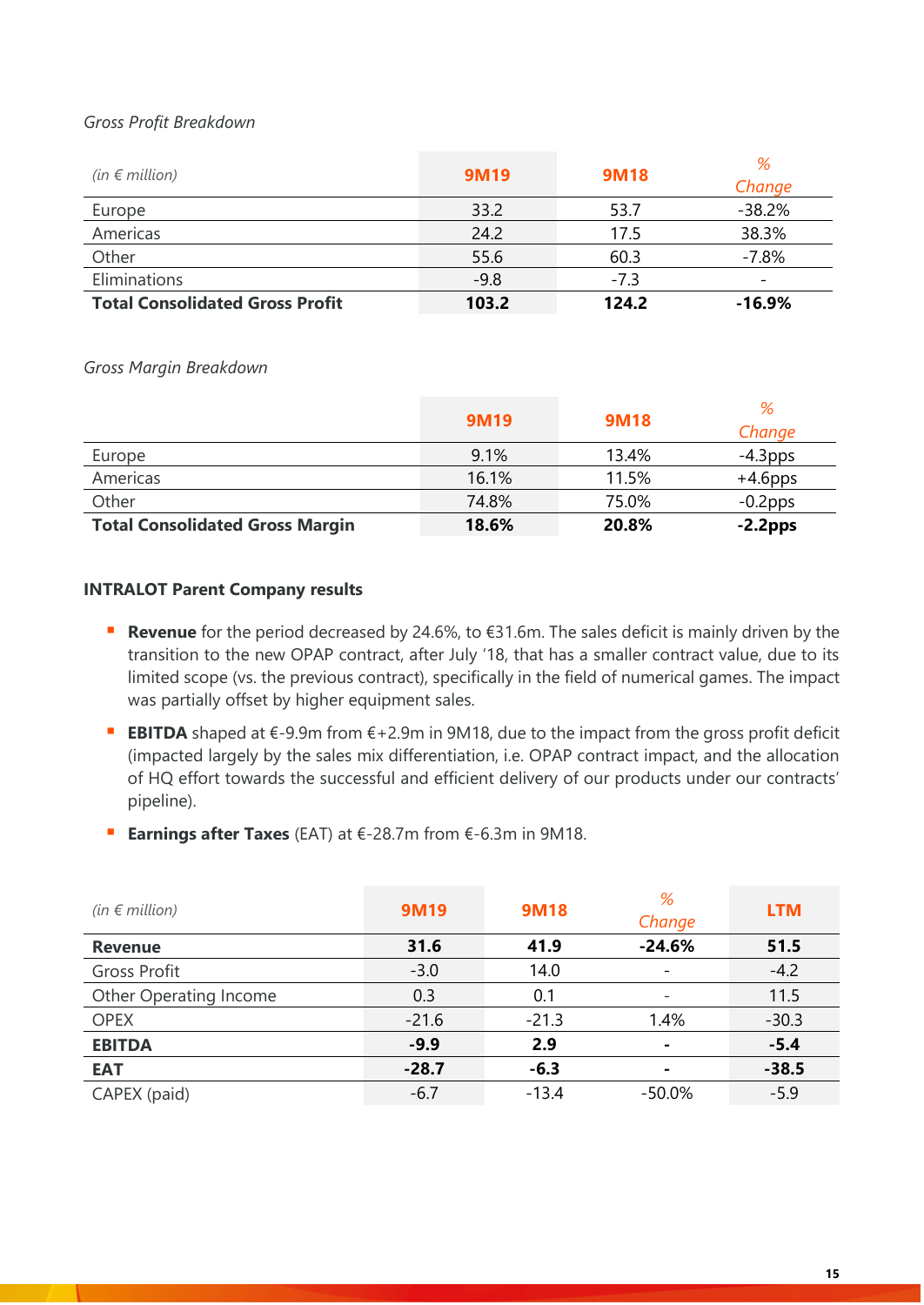# **CONFERENCE CALL INVITATION – 3Q19 FINANCIAL RESULTS**

Sokratis Kokkalis, Chairman and CEO, Chrysostomos Sfatos, Group Deputy CEO, Nikolaos Nikolakopoulos, Group Deputy CEO, Andreas Chrysos, Group CFO, Nikolaos Pavlakis, Group Tax & Accounting Director, Vassilios Sotiropoulos, Group Finance, Controlling & Budgeting Director and Michail Tsagalakis, Capital Markets Director, will address INTRALOT's analysts and institutional investors to present the Company's Third Quarter 2019 results, as well as to discuss the latest developments at the Company.

The financial results will be released on the ATHEX website [\(www.helex.gr\)](http://www.helex.gr/), and will be posted on the company's website ([www.intralot.com\)](http://www.intralot.com/) on Friday, 29th November 2019 (after the closing of the ATHEX trading session).

#### **AGENDA: Brief Presentation - Question and Answer Session**

#### **CONFERENCE CALL DETAILS**

| Date: Monday, December 2 <sup>nd</sup> , 2019                                                                            |                                                          |  |  |  |  |
|--------------------------------------------------------------------------------------------------------------------------|----------------------------------------------------------|--|--|--|--|
| Time: Greek time 17:00 - UK time 15:00 - CET 16:00 - USA time 10:00 (East Coast Line)                                    |                                                          |  |  |  |  |
|                                                                                                                          | Conference Phone GR $\equiv$ + 30 211 180 2000           |  |  |  |  |
|                                                                                                                          | Conference Phone GR $\equiv$ + 30 213 009 6000           |  |  |  |  |
|                                                                                                                          | Conference Phone GB 24 + 44 (0) 203 059 5872             |  |  |  |  |
|                                                                                                                          | Conference Phone GB $\frac{1}{26}$ + 44 (0) 800 368 1063 |  |  |  |  |
|                                                                                                                          | Conference Phone US $\boxed{}$ + 1 516 447 5632          |  |  |  |  |
| We recommend that you call any of the above numbers 5 to 10 minutes before<br>the conference call is scheduled to start. |                                                          |  |  |  |  |

#### **LIVE WEBCAST DETAILS**

The conference call will be available via webcast in real time over the Internet and you may join by linking at the internet site:

<https://services.choruscall.eu/links/intralot3Q19.html>

#### **DIGITAL PLAYBACK**

There will be a digital playback on the December 2nd, 2019 at 19:00 (GR Time). This Service will be available until the end of the business day December 11th, 2019.

Please dial the following numbers and the **PIN CODE: 059 #** from a touch-tone telephone

Digital Playback UK: **+ 44 (0) 203 059 5874** Digital Playback US: **+ 1 631 257 0626** Digital Playback GR: **+ 30 216 070 3400**

*In case you need further information, please contact INTRALOT, Mr. Michail Tsagalakis, at the telephone number: +30 213 0397000 or Chorus Call Hellas S.A., our Teleconferencing Services Provider, Tel. +30 210 9427300.*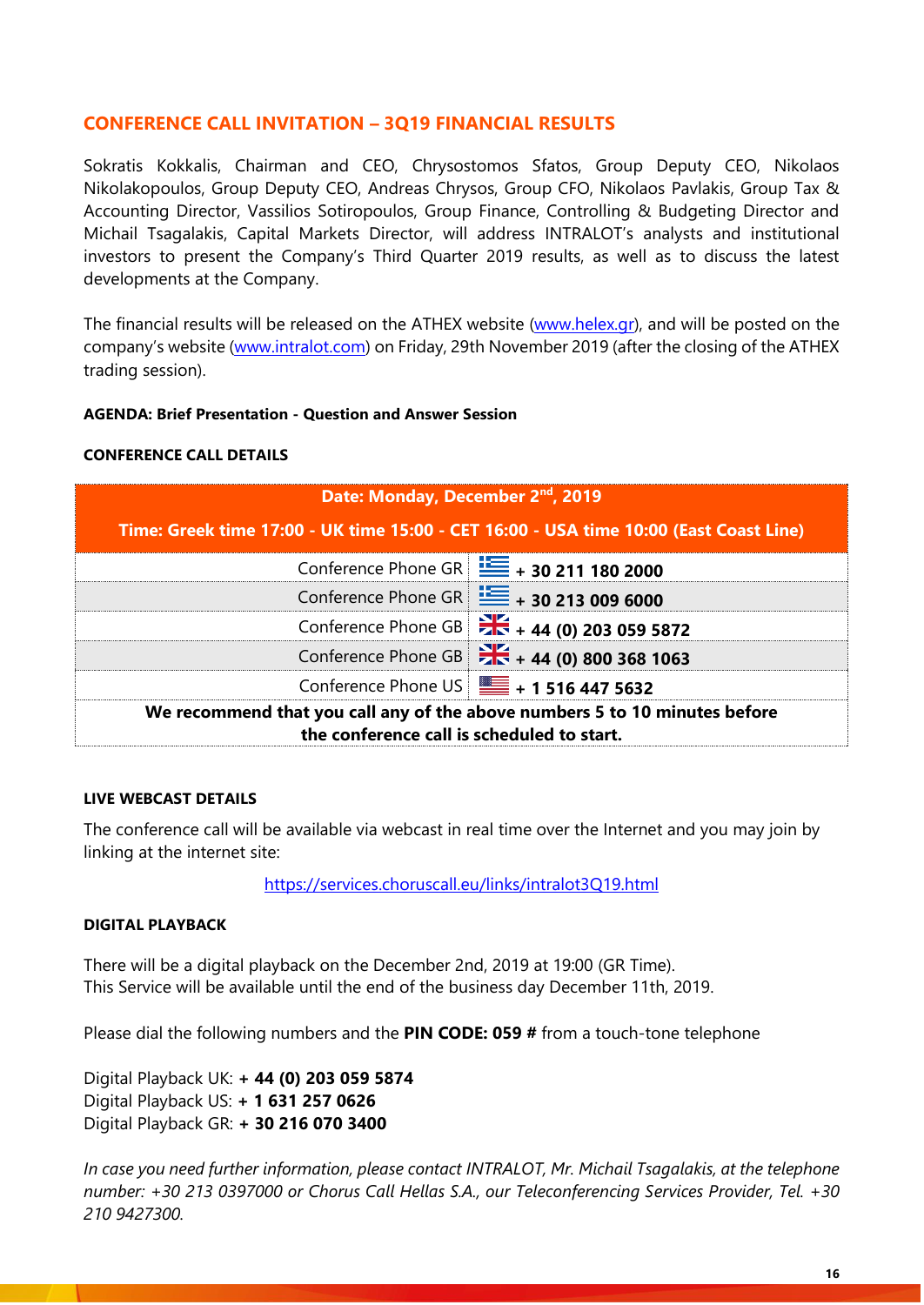# **SUMMARY OF FINANCIAL STATEMENTS**

# **Group Statement of Comprehensive Income**

| (in $\epsilon$ million)    | 9M19     | <b>9M18</b> | %<br>Change | <b>3Q19</b> | <b>3Q18</b> | %<br>Change | <b>LTM</b> |
|----------------------------|----------|-------------|-------------|-------------|-------------|-------------|------------|
| <b>Revenue</b>             | 555.6    | 596.7       | $-6.9%$     | 177.5       | 187.6       | $-5.4%$     | 743.2      |
| <b>Gross Profit</b>        | 103.3    | 124.2       | $-16.8%$    | 27.0        | 33.7        | $-19.9%$    | 137.0      |
| Other Operating Income     | 13.5     | 10.9        | 23.9%       | 3.6         | 3.8         | $-5.2%$     | 18.2       |
| <b>OPEX</b>                | $-100.0$ | $-84.4$     | 18.5%       | $-31.7$     | $-25.2$     | 25.8%       | $-136.1$   |
| <b>EBITDA</b>              | 78.8     | 98.1        | $-19.7%$    | 20.1        | 28.3        | $-29.0%$    | 98.4       |
| Margin                     | 14.2%    | 16.4%       | $-2.2$ pps  | 11.3%       | 15.1%       | $-3.8$ pps  | 13.2%      |
| <b>EBIT</b>                | 16.8     | 50.7        | $-66.9%$    | $-1.1$      | 12.3        |             | 19.1       |
| Interest expense (net)     | $-36.1$  | $-31.4$     | 15.0%       | $-12.8$     | $-9.4$      | 36.1%       | $-46.7$    |
| Exchange differences       | 6.2      | 10.6        | $-41.5%$    | 1.8         | 6.3         | $-71.4%$    | 4.3        |
| Other                      | 10.8     | 0.8         |             | 7.8         | $-1.8$      |             | $-9.3$     |
| <b>EBT</b>                 | $-2.3$   | 30.7        |             | $-4.3$      | 7.4         |             | $-32.6$    |
| <b>NIATMI</b>              | $-31.8$  | $-11.0$     |             | $-9.8$      | $-7.9$      |             | $-46.5$    |
| <b>NIATMI continuing</b>   | $-37.1$  | $-13.3$     |             | $-9.8$      | $-9.2$      |             | $-79.9$    |
| <b>NIATMI</b> discontinued | 5.3      | 2.3         |             | 0.0         | 1.3         |             | 33.4       |

# **Group Statement of Financial Position**

 $\mathcal{A}$ 

| (in $\notin$ million)                   | 9M19    | <b>FY18</b> |
|-----------------------------------------|---------|-------------|
| <b>Tangible Assets</b>                  | 176.7   | 133.4       |
| Intangible Assets                       | 274.6   | 302.3       |
| <b>Other Non-Current Assets</b>         | 146.3   | 165.8       |
| Inventories                             | 38.1    | 45.6        |
| Trade and Other Short-term Receivables  | 123.8   | 133.9       |
| <b>Other Financial Assets</b>           | 0.0     | 0.6         |
| Cash and Cash Equivalents               | 133.7   | 162.5       |
| <b>Total Assets</b>                     | 893.3   | 944.1       |
| <b>Share Capital</b>                    | 47.1    | 47.1        |
| <b>Other Equity Elements</b>            | $-64.4$ | $-40.8$     |
| Non-Controlling Interests               | 8.0     | 28.1        |
| <b>Total Shareholders' Equity</b>       | $-9.3$  | 34.4        |
| Long-term Debt                          | 745.6   | 737.1       |
| Provisions/ Other Long-term Liabilities | 25.9    | 26.2        |
| Short-term Debt                         | 22.0    | 40.7        |
| Other Short-term Liabilities            | 109.1   | 105.7       |
| <b>Total Liabilities</b>                | 902.6   | 909.7       |
| <b>Total Equity and Liabilities</b>     | 893.3   | 944.1       |